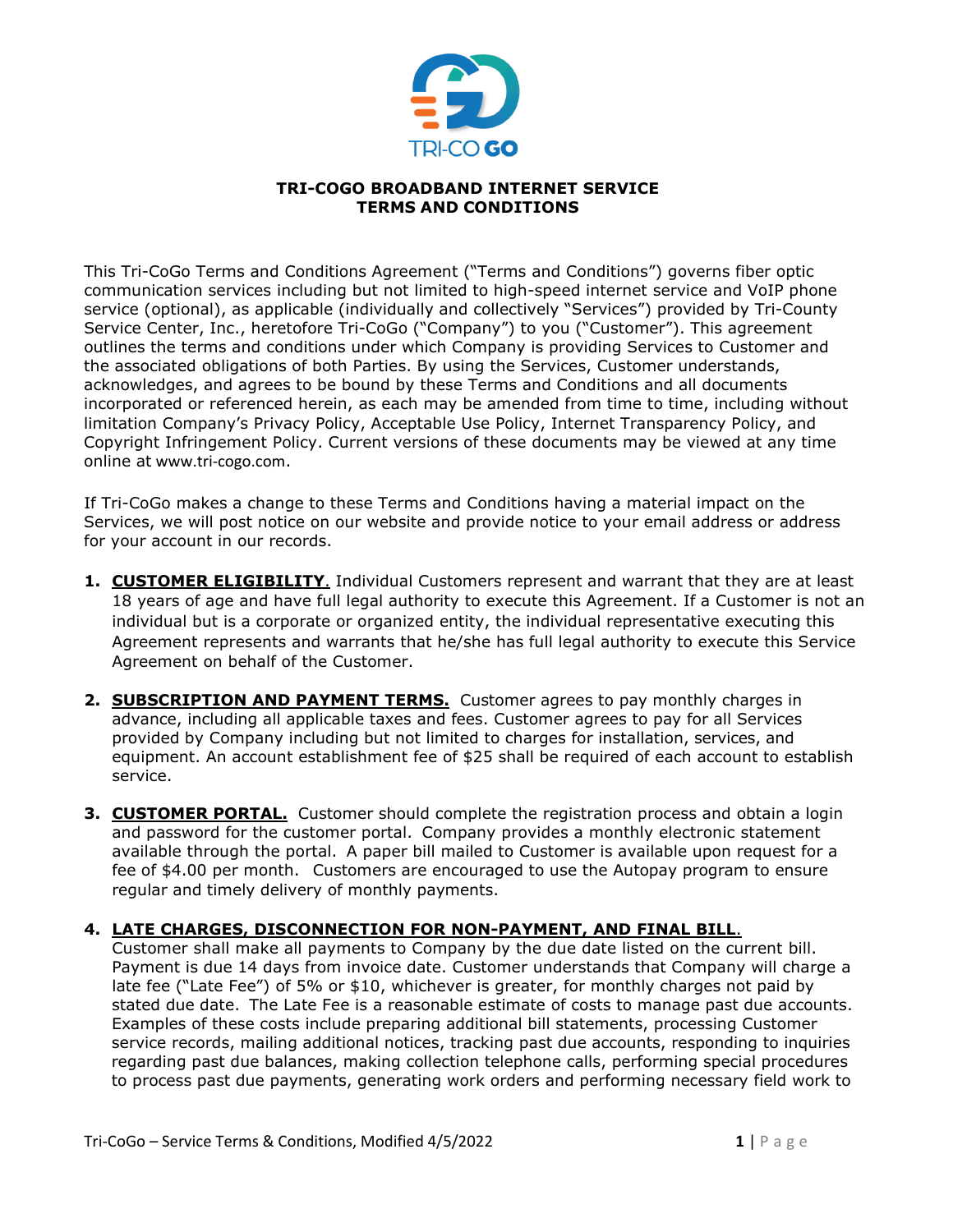collect past due accounts. Company does not extend credit to Customers and the Late Fee is not interest, a credit service charge, or a finance charge.

Accounts remaining unpaid 14 days from the due date are subject to disconnection. Accounts disconnected due to non-payment are subject to a \$25 reconnection fee at time of service restoration along with any unpaid balance. Accounts remaining disconnected for non-payment for 14 days will be final billed. A \$25 account establishment fee, and all other past due amounts, must be paid to reestablish an account and reconnect service.

A collection agency and/or attorney may be engaged to collect amounts past due beyond 30 days. Customer agrees to pay Company for any amounts due, and all reasonable agency and attorney fees incurred, including, without limitation, court costs.

If a payment is returned for insufficient funds, Company will charge a fee equal to the maximum allowable by law.

## **5. TEXT NOTIFICATIONS**

In accordance with the Telephone Consumer Protection Act (47 U.S.C. 227), Customer hereby expressly consents and agrees that in order to provide payment notifications and otherwise service this account in compliance with Customer Proprietary Network Information regulations, Tri-CoGo, or its authorized agents, may contact Customer by text or other electronic message to any wireless telephone number that Customer provides, now or in the future, associated with Customer's account, regardless of whether Customer incurs charges as a result. Customer certifies that he/she is the subscriber of all numbers provided. Customer understands that standard rates and fees may apply from his/her cellphone provider.

Customer understands that he/she is not required to provide consent as a condition of receiving any service from Tri-CoGo and has the right to revoke consent for any and all wireless telephone numbers provided at any time by calling Tri-CoGo customer service at 478.986.8320 to have text notifications disabled.

**6. STANDARD INSTALLATION.** Standard Installation includes the placement of a company owned Optical Network Terminal (ONT) and separate internet router that also provides the customer's in-home Managed WiFi signal. The router connects to the ONT by cable. It is located no more than 50 ft from the ONT, at a central location with power outlet that is mutually determined by the customer and the installation technician. A standard installation charge will apply.

Customer must make his own arrangement for any work deemed "Custom", or, alternatively, pay Company's standard hourly rate for custom work. Custom work may include, but is not limited to, extensive wall fishing, extensive drop ceiling work, including crawlspace, attic work; removal or replacement of fixtures; relocation of drops; installation of customer owned equipment, integration with an existing LAN, or related work.

At least one person of at least 18 years of age must be present for the Company representative to enter an occupied premises for Equipment installation.

**7. MANAGED WIFI SERVICE.** Tri-CoGo internet service includes an Optical Network Terminal (ONT) and a separate router providing Managed WiFi. The Managed WiFi service delivers wireless connectivity to devices within the home or business while providing a link to Tri-CoGo's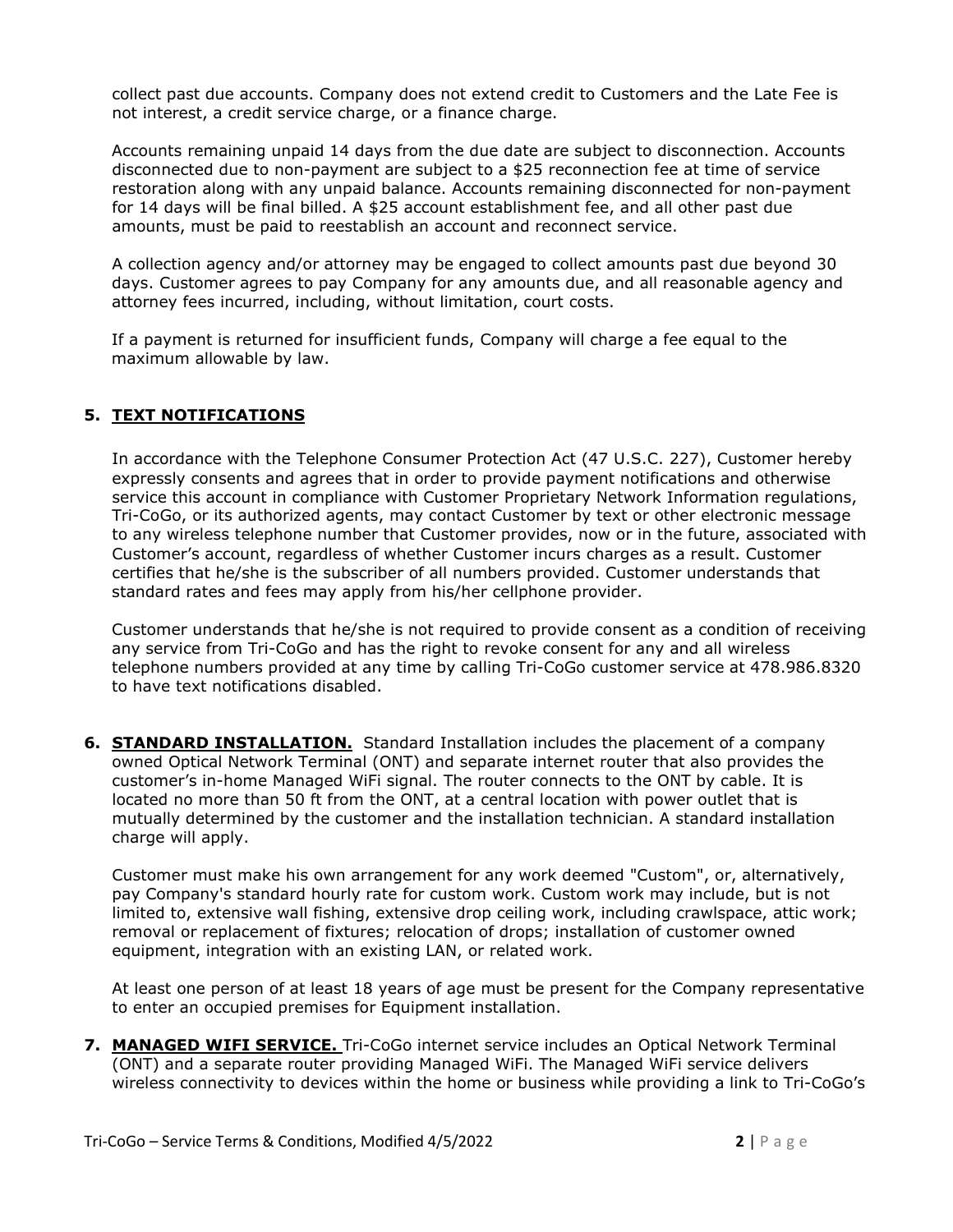mobile app and technical support. Use of any other router will limit the functionality of the mobile app and access to your network by technical support technicians.

- **8. OWNERSHIP OF EQUIPMENT-RISK OF LOSS.** Equipment and other property and facilities installed by Company in or on Customer premises to deliver the Services to Customer, including without limitation, Optical Network Terminals (ONT), wireless routers, extenders, and wiring ("Equipment"), shall remain the sole and exclusive property of Company. Customer assumes the risk of loss, theft, or damage to all Equipment at all times prior to the removal of Equipment by Company. Customer agrees to pay any Equipment charges associated with the Service. Upon termination of Service for any reason, Customer agrees to leave all inside Equipment connected and in the same operating condition as when received (reasonable wear and tear excepted). In the event that the Equipment is destroyed, damaged, lost or stolen, including fire, flooding, storm or other incident beyond Customer's control, Customer shall be liable to Company for the full replacement cost for any lost or damaged Equipment. Further, Customer understands and agrees that Company may charge the account at the time of termination of Service for the cost for any lost or damaged Equipment, up to a maximum of \$300, in accordance with applicable law.
- **9. TAMPERING/MISUSE/LOST/STOLEN.** Customer shall not alter, misuse, repair, or in any manner tamper with the Equipment or outlets or remove from the Equipment any markings or labels. Customer is responsible for the safekeeping of all Equipment. If any Equipment is destroyed, damaged, lost or stolen while in Customer possession, Customer shall be liable for the cost of repair or replacement of the Equipment, up to a maximum of \$300.
- **10.TERMINATION OF SERVICE BY CUSTOMER.** Account holders may terminate the Services in person at the Company office, by telephone, or through the Company website customer portal. Account holders are liable for all Services rendered by Company up to the time the account has been de-activated.
- **11. TERMINATION OF SERVICE BY COMPANY.** Company will give Customer five (5) days' prior notice of disconnection of all or part of the Services, except if the disconnection is requested by Customer, or due to Acceptable Use Policy violations. If Customer's bill is not paid after notification is received, Company may disconnect the Services. Upon termination for any reason, Company may charge additional fees on any unpaid balance. Further, Customer understands and agrees that Company may charge Customer's account at termination of Service in the amount of any outstanding balance, fees and for the cost for any unreturned or damaged Equipment, in accordance with applicable law.
- **12.THEFT OF SERVICE.** The receipt of Services without authorization is a crime. Customer understands that the law prohibits willful damage, alteration, or destruction of Equipment. Customer may be subject to both civil and criminal penalties for such conduct. Customer shall not move Equipment to another location or use it at an address other than the Service address without prior authorization from Company.
- 13. CHANGES IN SERVICE/CHARGES. Company may change or eliminate Services and charges. Company will give Customer 30 days' notice of increases or other changes in charges, or Changes to or elimination of Services in conformity with applicable law.
- **14.TRANSFER OF ACCOUNT/CHANGE OF RESIDENCE.** The Services shall only be provided at the address where Company completes installation. Account holder may not transfer Customer's rights or obligation to the Services to any successor tenant or occupant or to any other address without Company's consent and without providing Company with written consent from both the transferring and assuming parties (unless previous party is deceased,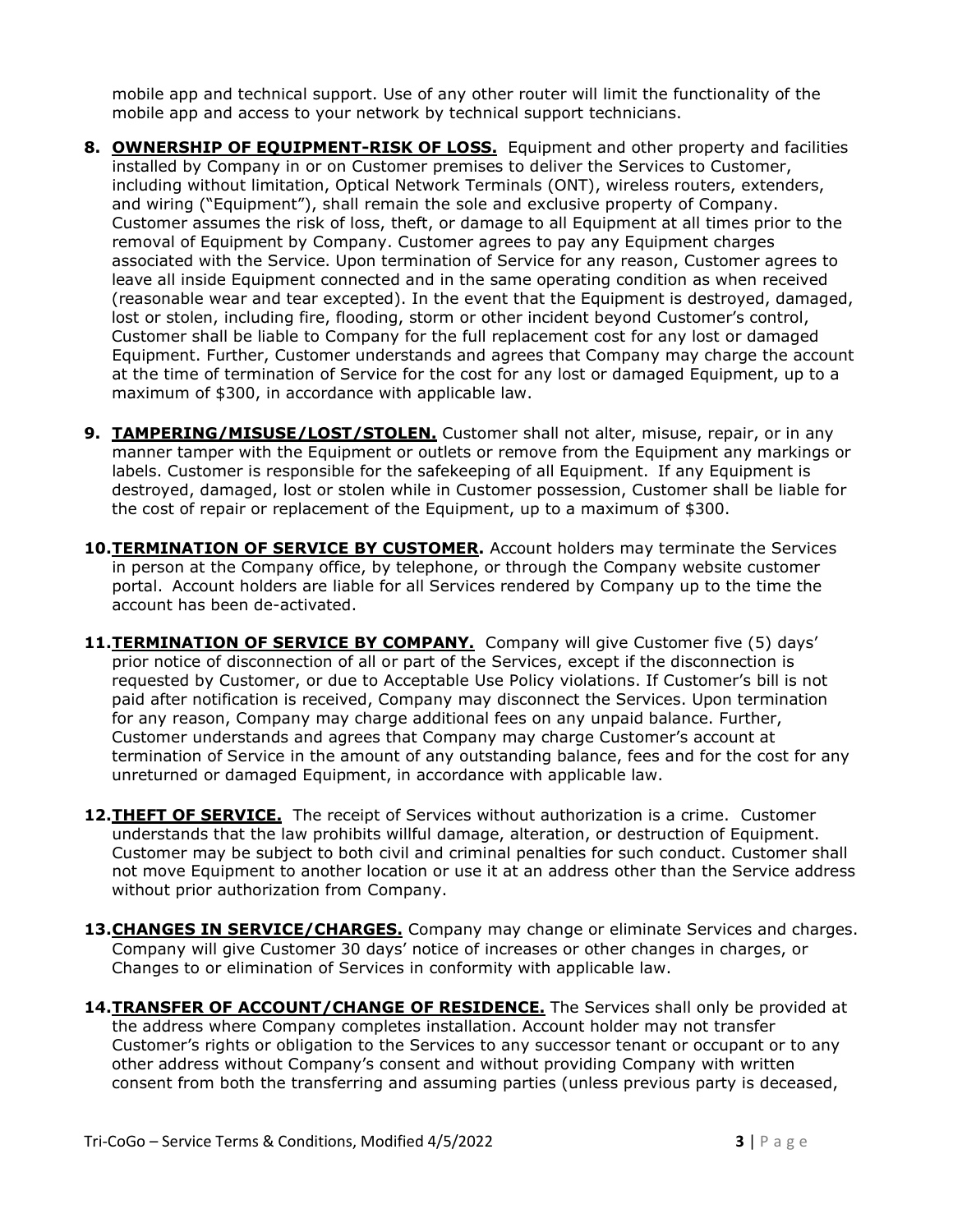in which case Customer will need to provide a death certificate).

15.**SERVICE AND REPAIRS.** Company will make reasonable efforts to maintain system and respond to service calls in a timely manner. Company will repair Equipment damaged due to reasonable wear and tear or technical malfunction. Physical damage to Equipment caused by intentional or negligent misuse is Customer's sole responsibility. Customer is responsible for paying the cost of repair or replacement, up to a maximum of \$300.

At least one person of at least 18 years of age must be present for the Company representative to enter the premises to provide service or repairs.

**16. ACCESS ON PREMISES.** As a condition of receiving the Services, Customer grants to Company authorization to enter Customer's premises to construct, install, maintain, inspect, and/or replace all other Equipment necessary to provide Services. Furthermore, as the owner of the premises at which the Services are provided, Customer will, upon request, grant to Company a perpetual easement without charge on and through premises to construct, install, maintain, inspect and/or replace our outlets, transmission lines and all other Equipment necessary to provide the Services to Customer and others.

If Customer is not the owner of the premises, Customer warrants that he/she has authority to grant such access to Company or that he/she has obtained the consent from the owner of the premises for Company to install and maintain Equipment as indicated on the Service Order.

- 17. PRIOR ACCOUNTS. Customer warrants that no monies are owed to Company from previous accounts with Company. If Company finds a prior account with Customer where money is owed, then Company may apply any funds received to that prior account, as allowed by law.
- **18.WARRANTY DISCLAIMER; LIMITATION ON DAMAGES.** SERVICE IS PROVIDED ON AN "AS IS" AND "AS AVAILABLE" BASIS WITHOUT WARRANTIES OF ANY KIND, EITHER EXPRESS OR IMPLIED. COMPANY DOES NOT WARRANT THAT SERVICE WILL BE UNINTERRUPTED OR ERROR FREE.
	- a. Company makes no warranty, express or implied, including any warranty of merchantability, fitness for a particular purpose or non-infringement of either the Equipment or Services furnished hereunder.
	- b. Limitation of Liability: Company (and its Affiliates, Employees, Officers, Directors and Agents) shall not be liable to Customer for indirect, special, incidental, consequential, punitive, or exemplary damages arising out of or in connection with the Services or any acts or omission associated therewith, including any acts or omissions by subcontractors of Company or relating to any services furnished, whether such claim is based on breach of warranty, contract, or tort including negligence, or any other legal theory and regardless of the causes of such loss or damages or whether any other remedy provided herein fails.
	- c. Customer Exclusive Remedy: Company's entire liability and Customer's exclusive remedy with respect to the use of the Services (including without limitation with respect to the installation, delay, provision, termination, maintenance, repair, interruption, or restoration of any such Services) or any breach by Company of any obligation Company may have under these Terms and Conditions whether in an action for or arising out of breach of contract, tort (including negligence), indemnity or strict liability, shall be Customer's ability to terminate the Service or to obtain the replacement or repair of any defective Equipment. In no event shall Company's liability to Customer for any claim arising out of this Agreement exceed the amount paid by the Customer during the preceding 3-month period.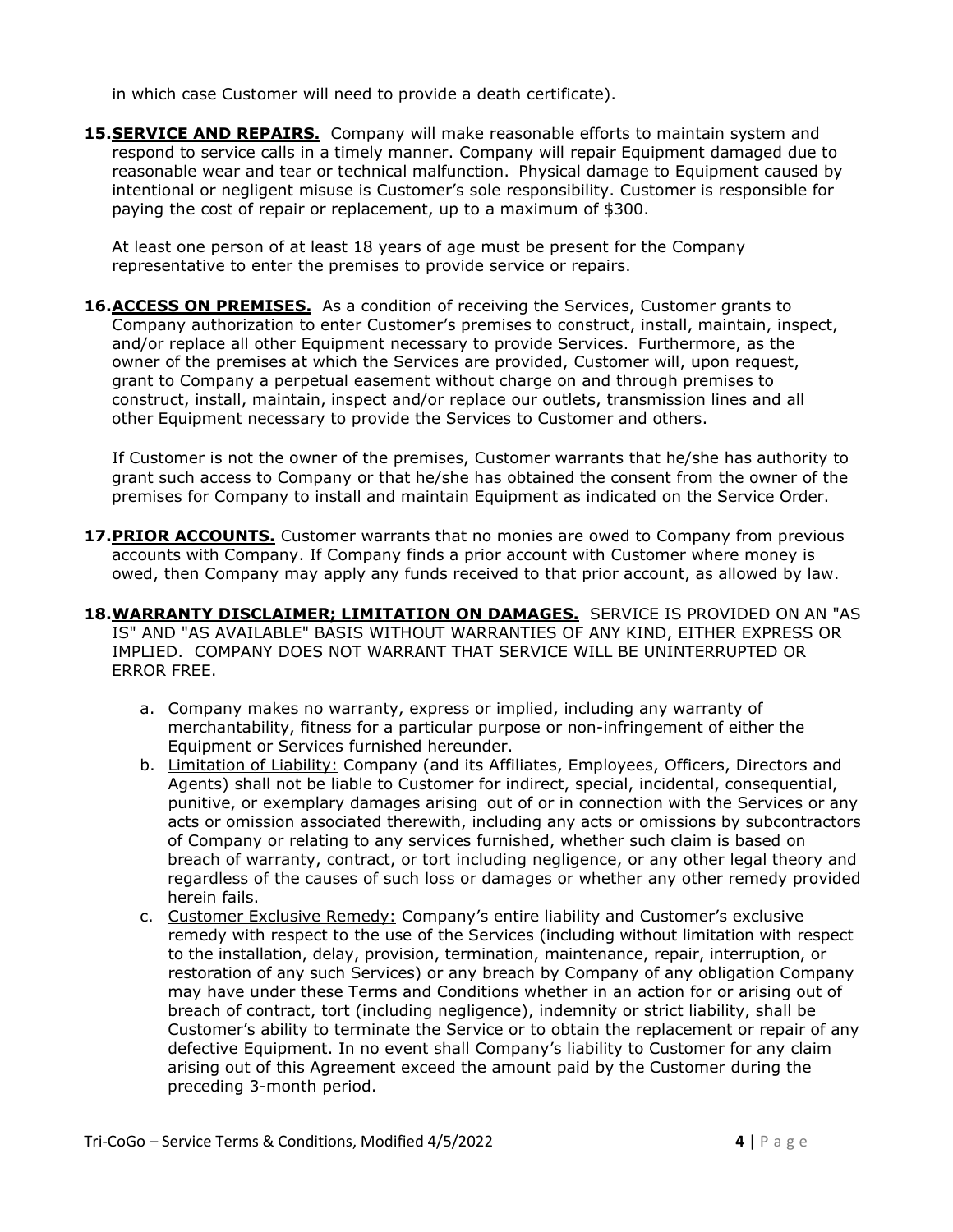- d. The provisions of this Section constitute an allocation of risk between the parties and the price charged Customer is based on such allocation of risk. The terms of this Section shall survive the termination of this agreement for any reason.
- **18.CUSTOMER INDEMNIFICATION.** CUSTOMER IS RESPONSIBLE FOR AND SHALL DEFEND, INDEMNIFY, AND HOLD HARMLESS COMPANY AND ITS EMPLOYEES, AFFILIATES, SUPPLIERS, AGENTS AND CONTRACTORS AND SHALL REIMBURSE COMPANY FOR ANY DAMAGES, LOSSES OR EXPENSES (INCLUDING WITHOUT LIMITATION, REASONABLE ATTORNEY'S FEES AND COSTS) INCURRED BY COMPANY IN CONNECTION WITH ANY CLAIMS, SUITS, JUDGMENTS AND CAUSES OF ACTION ARISING OUT OF (i) CUSTOMER USE OF THE SERVICES OR EQUIPMENT; (ii) VIOLATION OR INFRINGEMENT OF CONTRACTUAL RIGHTS, PRIVACY, CONFIDENTIALITY, COPYRIGHT, PATENT, TRADEMARK, TRADE SECRET, OR OTHER INTELLECTUAL PROPERTY AND PROPRIETARY RIGHTS ARISING FROM CUSTOMER USE OF THE SERVICES OR ANY UNAUTHORIZED APPARATUS OR SYSTEM; AND (iii) CUSTOMER BREACH OF ANY PROVISION OF THIS AGREEMENT.
- **19.SERVICE INTERUPTIONS.** Company assumes no liability for interruption of Service beyond its control, including, without limitation, acts of God, natural disaster, fire, civil disturbance, strike, or weather. However, credit adjustments will be determined on a case-by-case basis.
- **20.INTERNET ACCESS SPEEDS.** The internet access speeds quoted are the maximum rates by which downstream internet access data may be transferred between Company facilities and the network interface device at Customer premise. The maximum rate is not guaranteed and may vary. The quoted speeds should not be confused with the speed at which Customer receives and sends internet access data through the public internet as such speeds are impacted by many factors beyond control of Company. Actual internet speeds vary due to many factors including the capacity or performance of computer and its configuration, wiring and any wireless configuration, destination and traffic on the internet, internal network or other factors at the internet site with which Customer is communicating, congestion on the network and the general speed of the public internet. The actual speed may affect Customer on-line experience, including ability to view streaming video and speed of downloads. Except as otherwise provided by law, Company reserves the right to implement network management controls to optimize and ensure that adequate speed and data transfer is available to all internet service customers.
- 21. INTERNET USE. Customer understands that its use of the Services is subject to Company's Acceptable Use Policy and Copyright Infringement Policy (each available at www.tricogo.com/legal). Further, Customer agrees to comply with all applicable laws in connection with Customer's use of the Services and this Services Agreement. Customer assumes all responsibility and liability for the security of information on personal devices, including but not limited to computer, information transmitted or received through the Services. Company assumes no responsibility and disclaims any liability for the security of any information on Customer personal devices, or the security or accuracy of any information or data transmitted or received through the Services. Company has no responsibility and disclaims any liability for unauthorized access by third persons to Customer personal devices, files, or data or any loss or destruction of files or data.
- **22.TROUBLESHOOTING.** Company's Technical Support Team is available 24/7 and may be contacted at [insert phone # and email address] for technical support related to the Services.
- **23. COMPLIANCE WITH AGREEMENT.** Company reserves the right to suspend performance or terminate Service for the breach of any of these Terms and Conditions or Company's policies related to the Services.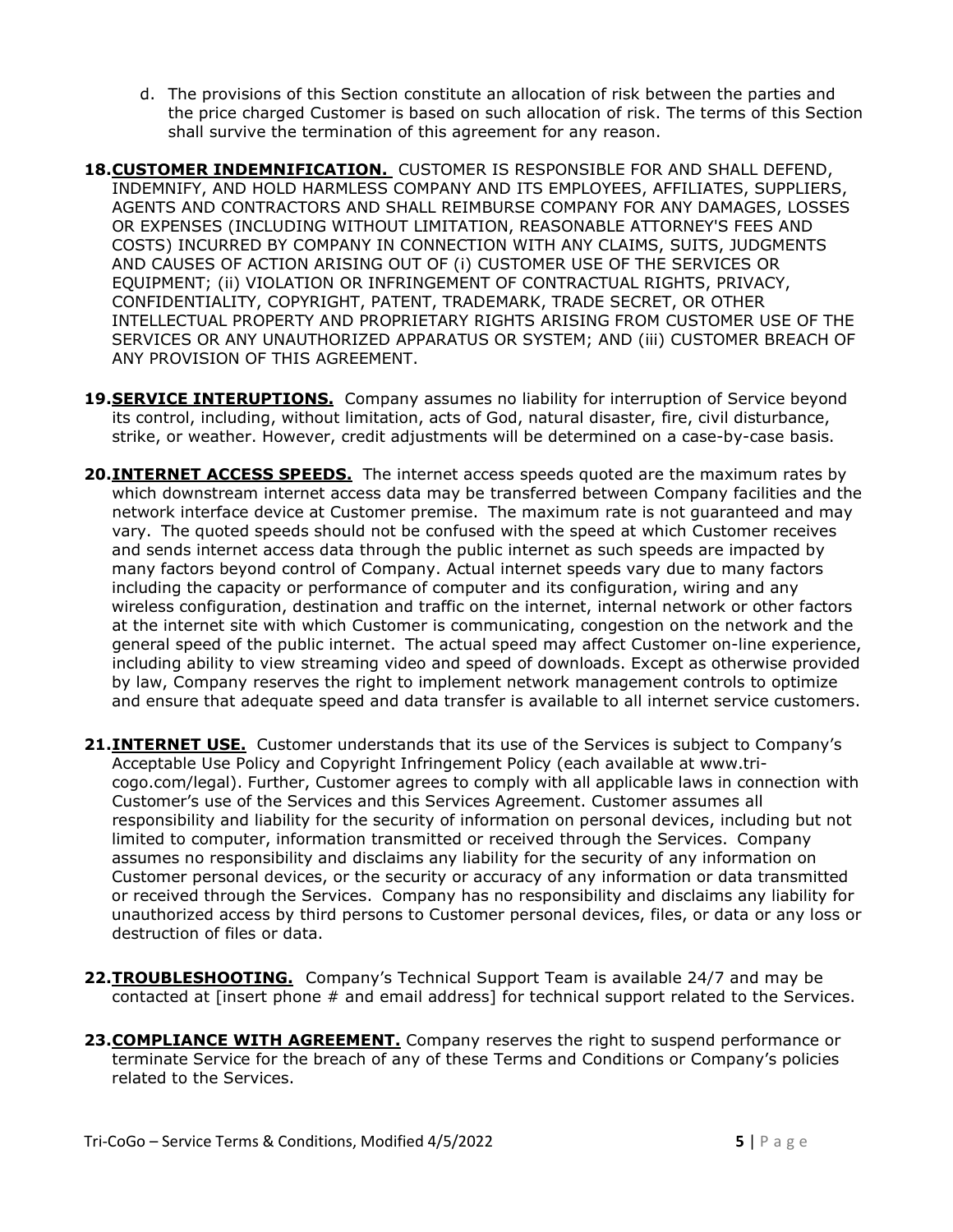- **24. NOTICES.** By using, requesting, receiving, or paying for the Services, you accept and agree that notice of changes to these Terms and Conditions and notices and communications under the Agreement may be delivered by electronic means (email or text) unless otherwise agreed to by both Parties. It shall be the responsibility of the Customer to ensure that contact information, including but not limited to telephone numbers and email addresses, are kept up to date.
- **25.MISCELLANEOUS**. The Service Agreement, including Supplemental Terms and Conditions for VoIP Phone Service, as applicable, represents the entire agreement of the Parties with respect to the subject matter hereof and supersedes all other agreements, written or oral, between the Parties relating to the Services. Any modification to this Service Agreement shall be in writing signed by authorized representatives of both Parties. No term or provision herein shall be waived, and no breach or default excused, unless such waiver or consent is in writing and signed by the Party to which it is attributed. No consent by a Party to, or waiver of, a breach or default by the other, whether expressed or implied, shall constitute a consent to or waiver of any subsequent breach or default. If any provision of the Agreement shall be held to be invalid or unenforceable, such invalidity or unenforceability shall not invalidate or render the Agreement unenforceable, but rather the Agreement shall be construed as if not containing the invalid or unenforceable provision. The Agreement shall be interpreted, construed and enforced in accordance with the laws of the State of Georgia without regard to its conflict of laws principles. Each party consents to personal jurisdiction in the state and federal courts of the State of Georgia.

In accordance with the Telephone Consumer Protection Act (47 U.S.C. 227), you hereby expressly consent and agree that in order to provide payment notifications and otherwise service this account in compliance with Customer Proprietary Network Information regulations, Tri-CoGo, or its authorized agents, may contact you by text or other electronic message to any wireless telephone number that you provide, now or in the future, associated with your account, regardless of whether you incur charges as a result. You certify that you are the subscriber of all numbers provided. You understand that standard rates and fees may apply from your cellphone provider.

You understand that you are not required to provide your consent as a condition of receiving any service from Tri-CoGo and have the right to revoke consent for any and all wireless telephone numbers provided at any time by logging into the Tri-CoGo portal and turning off text notifications or calling Tri-CoGo customer service at 478.986.8320 to have text notifications disabled.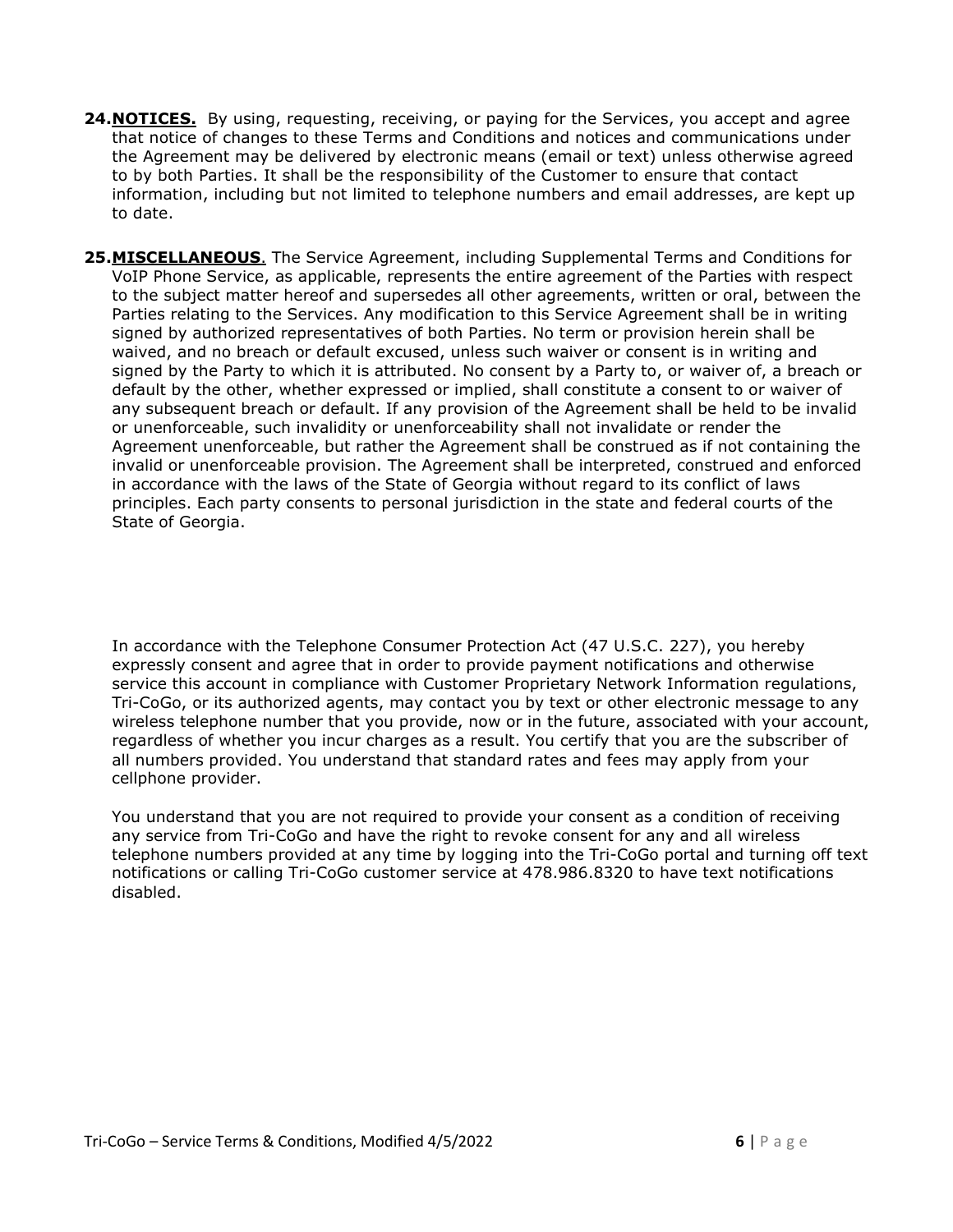

## **SUPPLEMENTAL TERMS AND CONDITIONS APPLICABLE TO VOIP PHONE SERVICE**

The following Supplemental Terms and Conditions shall be applicable in the event the Services requested by Customer include VoIP Phone Service ("Voice Services").

- **1. RATES AND CHARGES.** The rates and charges for the Voice Services are set forth in the Agreement, together with any and all of Company taxes, fees and surcharges, as applicable and as amended from time to time. With respect to any Voice Services provided by Company to Customer for which a rate is not specified in the Rate Schedule, Company's standard retail rates shall apply. Company shall provide Customer with a current rate schedule for its standard retail rates at time-of-service activation, from time to time, and at the request of Customer.
- **2. TAXES AND SURCHARGES.** In addition to the rates and charges for the Voice Services, Customer shall be responsible for payment of all local, state and federal taxes, fees and surcharges, however designated, imposed on or based upon the provision, sale, or use of the Voice Services and any Equipment, excluding taxes based on Company's net income. Customer shall be responsible for the payment of all surcharges in effect from time to time, including but not limited to Universal Service Fund (USF), 911 surcharges, and federal and state regulatory surcharges, as required or permitted by applicable law or regulation and/or as specified on the Company's website.
- **3. VOIP USAGE BILLING.** Billing for any usage associated with Voice Services, including but not limited to Directory Assistance, Toll Free Service Charges, International Calling, will occur in arrears (for prior month's usage-based Services).
- **4. CUSTOMER RESPONSIBILITIES**. Customer shall be responsible for providing the following to support Voice Services: (i) an IP or analog telephone; (ii) any internal wiring required to provide telephone service to areas of the premises beyond the immediate area of the Company provided Equipment.
- **5. UNAUTHORIZED USE OF VOICE SERVICES**. Company shall have the right (but not the obligation) to take protective action against Customer in order to protect Company's network from any unauthorized use, which protective action may include, without limitation, the temporary blocking of Customer's voice traffic until the applicable problem is resolved in Company's reasonable discretion. The Voice Services do not support and Company will not accept 976/900 and such other call types in which charges are placed on an end-user's bill and Company might be expected to act as a collection agent. Use of predictive dialers for more than five percent (5%) of all calls made is prohibited without Company's prior written consent.